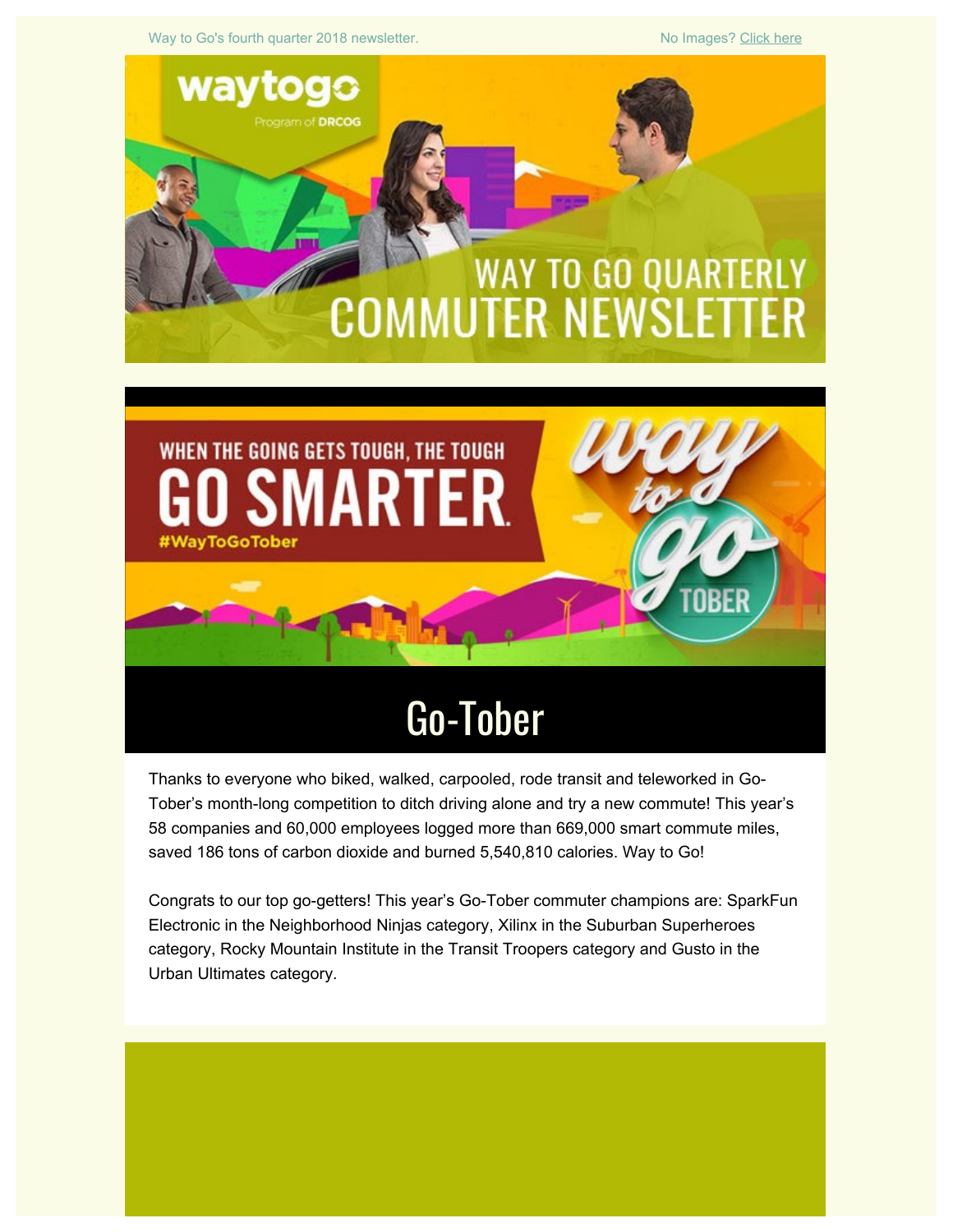

#### Active Transportation Plan

Denver Regional Council of Governments staff, alongside the Active Transportation Stakeholder Committee, are inviting comments on the regionwide plan to make biking and walking safer and more convenient. Informed by stakeholder and public outreach conducted earlier this year and workshops across the region with local government staff, the draft plan includes a vision for a safe, comfortable and connected regional active transportation network.

**[Look at the draft plan](https://drcog.createsend1.com/t/d-l-ngljlt-l-y/) and let us know what you think. DRCOG is accepting comments** through Nov. 25. [Learn more](https://drcog.createsend1.com/t/d-l-ngljlt-l-j/).



## Regional Transportation District fare changes

Don't forget about the new fares in effect for each zone on Jan. 1!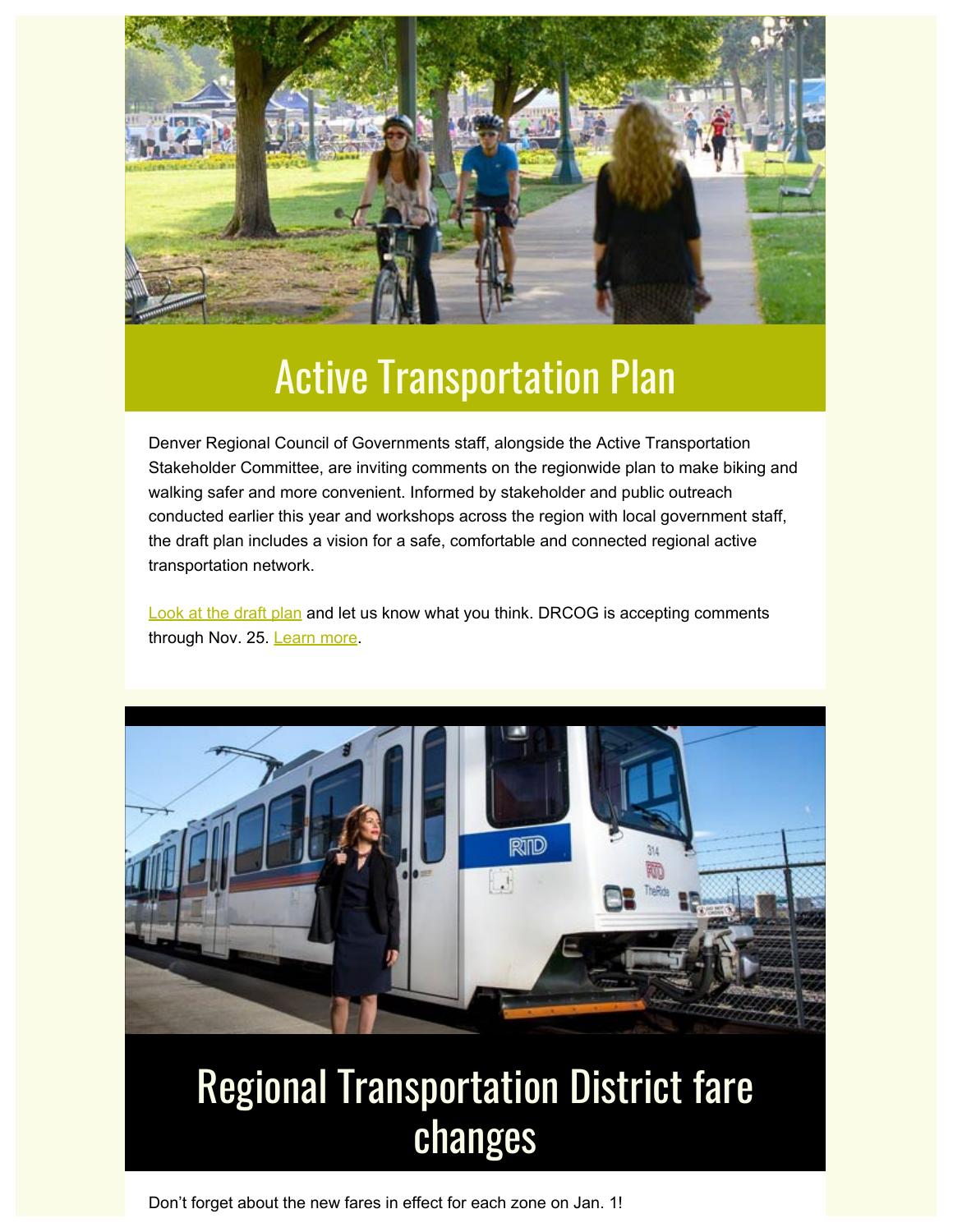Local fares will increase from \$2.60 to \$3, regional fares will increase from \$4.50 to \$5.25 and the A line to Denver International Airport fare will increase from \$9 to \$10.50. Also, each ticket you purchase is good for travel within that zone for three hours, meaning riders will no longer need to request a transfer.

# chariot

#### Chariot launch

Ford-owned [Chariot](https://drcog.createsend1.com/t/d-l-ngljlt-l-t/) has teamed up with the City and County of Denver and Transportation Solutions to bring microtransit to the Cherry Creek area. During its pilot period, Chariot's 14-passenger vans will be free to all users, shuttling commuters between Capitol Hill and Cherry Creek via Lincoln/Broadway and Downing/Corona. Shuttle rides are available on Fridays, Saturdays and Sundays from 7 a.m. to 10 p.m., and can be booked on demand through the Chariot app.

The pilot's goals are to improve job access for low-income workers, alleviate congestion, create a connection to Regional Transportation District transit options and test the viability of microtransit in Denver.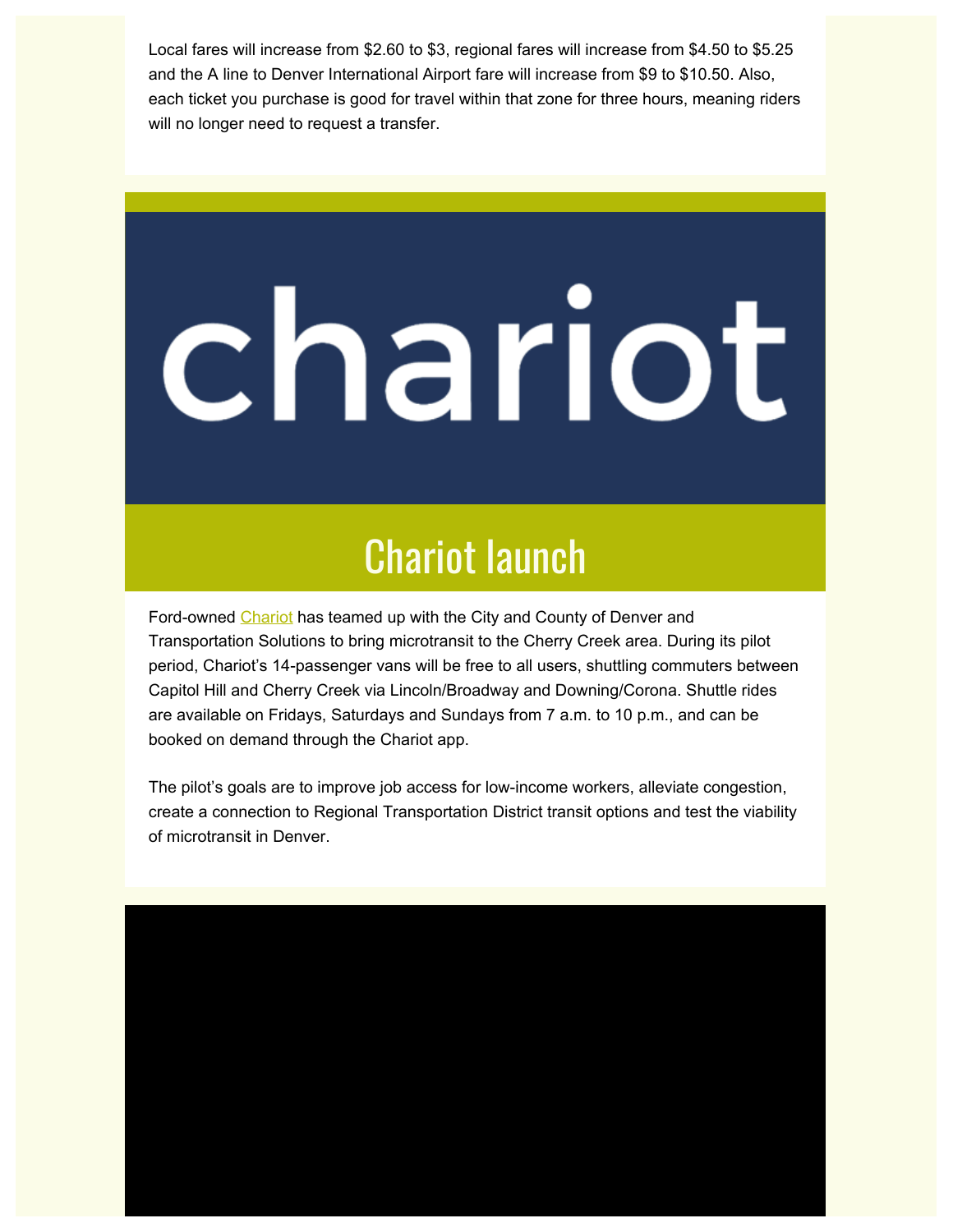

Presented by the Colorado Department of Transportation's Blowde & Pedestrian Program, the Federal Highway Administration and the

## Winter Bike to Work Day

Mark your calendars for Winter Bike to Work Day on Friday, Feb. 8, 2019. Way to Go joins Colorado commuters statewide to celebrate winter warriors who make the trek to work and back on two wheels on even the coldest of days, and to support those wanting to try winter bike commuting.

Riding during winter can be intimidating, but don't let the cold stop you from torching calories, saving money and reducing your carbon footprint. We have a few tips to help get you started:

**Stay warm, stay safe.** Proper gear, clothing and a few safety precautions can make or break a successful commute. Check out these [tips on safe cycling](https://drcog.createsend1.com/t/d-l-ngljlt-l-i/) and [how to dress](https://drcog.createsend1.com/t/d-l-ngljlt-l-d/) for a winter ride.

**Plan ahead.** [Map out a safe route](https://drcog.createsend1.com/t/d-l-ngljlt-l-h/) using bike lanes or multipurpose trails, and give it a test ride over the weekend when there's no pressure to get to work on time.

**Enlist a friend.** Having a built-in bike buddy will make the ride more fun. Also, safety in numbers means you're more visible when sharing the road with cars.

**Have fun!** Biking anywhere is guaranteed to make you feel like a kid again. Hop on, and arrive to work feeling pumped, energized and ready to tackle the day.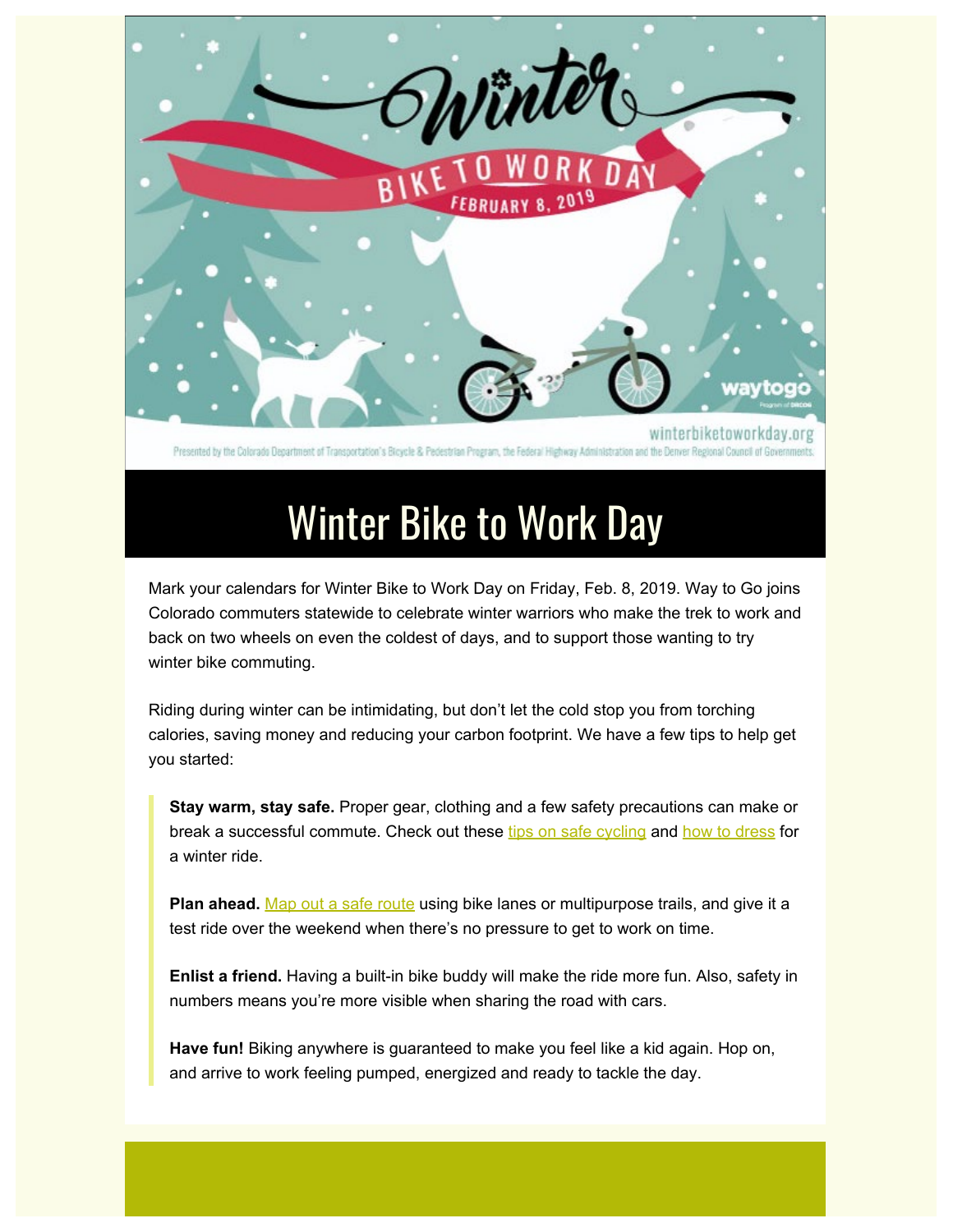

## Smart Commute Metro North launches its first commuter survey

Smart Commute Metro North distributed its first north metro commuter survey last month to approximately 50 area businesses. Respondents were asked questions regarding commute behavior, preferences and ideas for improvements. Smart Commute Metro North received more than 1,000 responses from survey participants who commute regularly into the north metro area.

The results of this survey will serve as a touchstone for the region on current commuting trends and needs for the future. If your company did not participate in the survey, [send](mailto:info@smartcommutemetronorth.org) [Smart Commute Metro North an email](mailto:info@smartcommutemetronorth.org) and they'll be sure to include your company in ongoing efforts to serve the north metro area.



# Boulder Transportation Connections quarterly meeting

Come to the next Boulder Transportation Connections quarterly meeting in December.